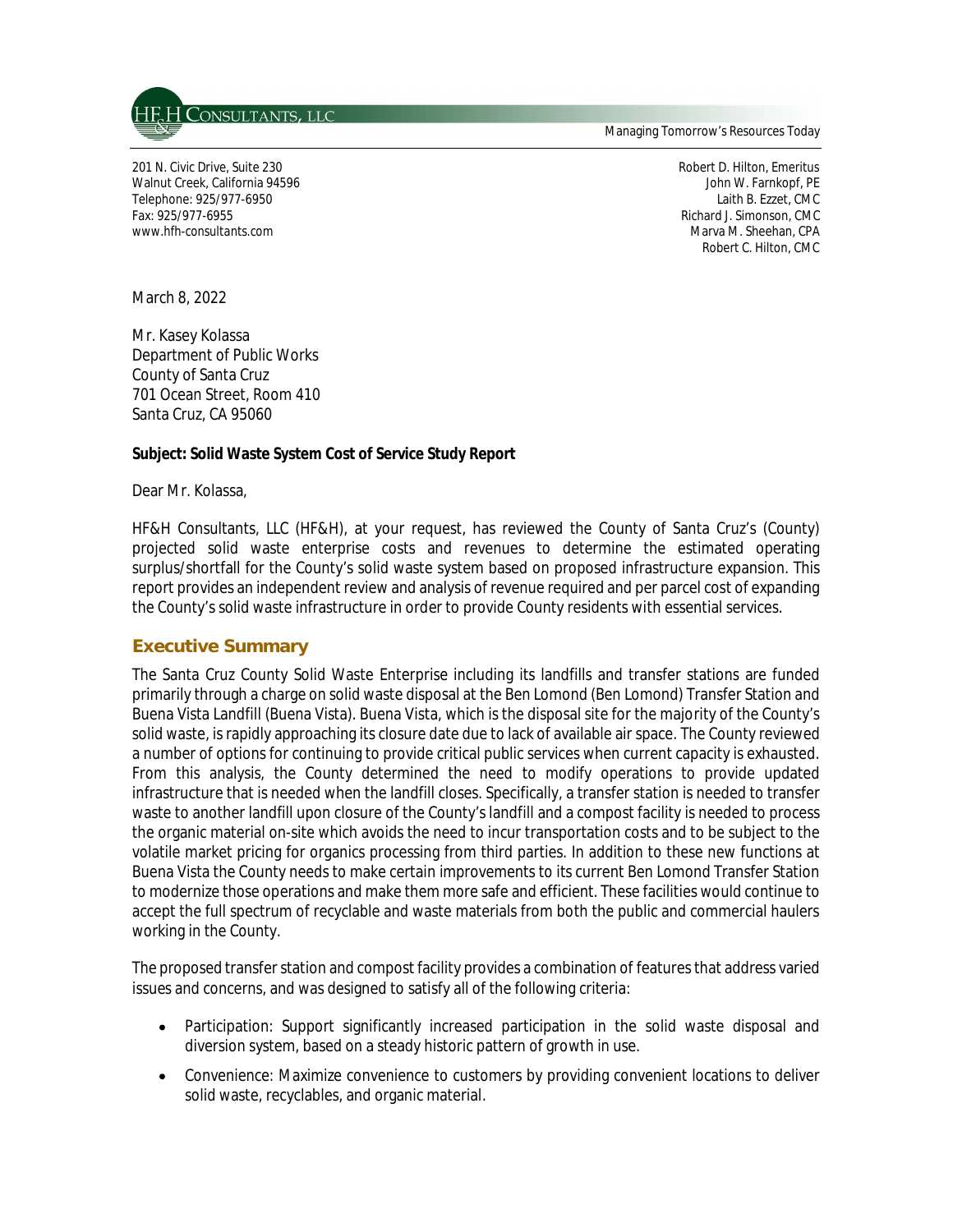

Mr. Kasey Kolassa March 8, 2022 Page 2 of 9

- Long-Term Efficiency: Empower the County to be in control of its solid waste system with limited reliance on third parties for processing capacity.
- $\bullet$ Capacity: Ensure that residents and businesses within the County are provided capacity to properly handle the material generated within the County to be disposed of or recycled.

The cost of service analysis has determined that:

- 1. The underlying operational and fiscal assumptions provided by County staff and its consulting engineer (SCS Engineers) appear reasonable and well-considered.
- 2. The proposed facilities provide both the public and commercial haulers with an important public service, namely the ability to use conveniently located, cost-effective solid waste handling facilities, when Buena Vista exhausts its disposal capacity.
- 3. The Proposed Transfer Station and Compost Facility for Self-Haul and Franchised Materials during Fiscal Year 2022/23 through Fiscal Year 2031/32will require raising an annual average amount per year as summarized in the following table:

|                          | 2022-2023   | 2023-2024   | 2024-2025   | 2025-2026   | 2026-2027   | 2027-2028   | 2028-2029   | 2029-2030   | 2030-2031   | 2031-2032   |
|--------------------------|-------------|-------------|-------------|-------------|-------------|-------------|-------------|-------------|-------------|-------------|
| <b>New Annual</b>        | \$110.00    | \$125.00    | \$140.00    | \$155.00    | \$175.36    | \$183.32    | \$191.50    | \$197.76    | \$200.80    | \$204.19    |
| Charge                   |             |             |             |             |             |             |             |             |             |             |
| Number of                | 45.017      | 45.017      | 45.017      | 45.017      | 45.017      | 45.017      | 45.017      | 45.017      | 45.017      | 45.017      |
| Parcels                  |             |             |             |             |             |             |             |             |             |             |
| <b>Resulting Average</b> | \$4,951,870 | \$5,627,125 | \$6,302,380 | \$6.977.635 | \$7.894.147 | \$8,252,597 | \$8,620,694 | \$8,902,480 | \$9.039.482 | \$9.191.822 |
| <b>Annual Revenue</b>    |             |             |             |             |             |             |             |             |             |             |

**Table 1 Proposed Funding Levels**

The report also includes recommendations to Program staff regarding maintaining flexibility to modify some elements of program design if needed, including notifying the Board should disposal-based tip fees vary from projections over time, and including a mechanism to adjust the new charge, should it prove to be generating more revenue than is needed.

## **Background**

#### **System and Program Information**

Current spending for the County's Solid Waste Enterprise operations is about \$16.4 million per year. Revenue is about \$17 million per year. Revenue and expenditures are managed through a County trust account, but the positive balance is steadily declining as revenues decrease. The County's Buena Vista Landfill currently receives about 150,000 tons of refuse and recyclable material per year of which about 97,000 tons is landfilled on-site as refuse. Buena Vista Landfill has a remaining capacity of about 1,000,000 tons. The County is projecting Buena Vista to reach capacity and close in 2030.

In September 2016, Governor Brown signed SB 1383. SB 1383 establishes statewide targets to achieve a 50% reduction in the level of organic waste disposed from the 2014 level by 2020, and a 75% reduction by 2025. Additionally, the Bill sets a statewide target of a 20% reduction in disposed edible food, to be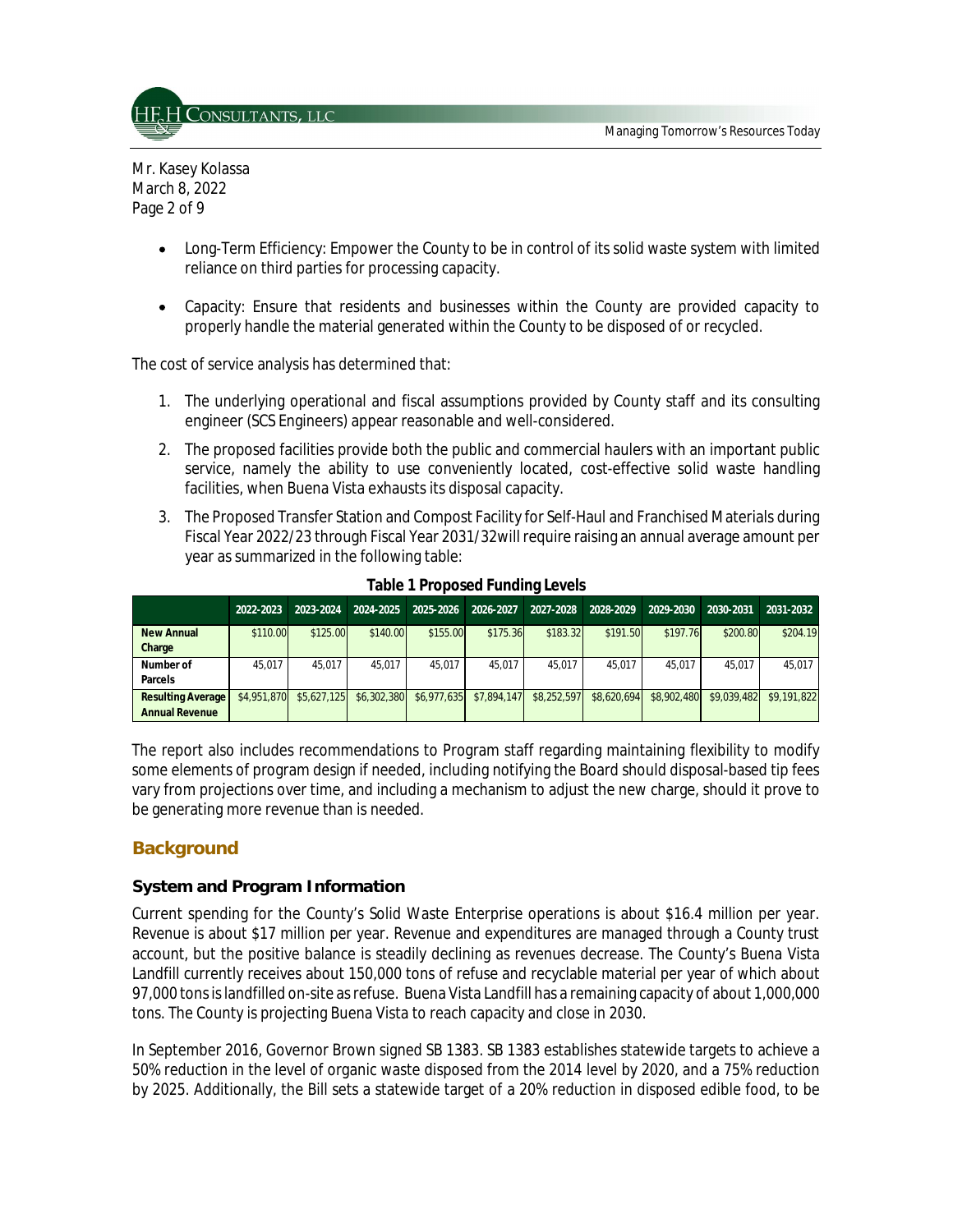Managing Tomorrow's Resources Today



Mr. Kasey Kolassa March 8, 2022 Page 3 of 9

recovered for human consumption. SB 1383 is currently in the final formal rule making stage, with regulations taking effect January 1, 2022. The minimum program standards are anticipated to include but are not limited to: an organics (including food waste) recycling program for all generators, an edible food recovery program to promote recovery of food for human consumption, public education and outreach, an enforcement program (including mandatory ordinances and minimum fines), substantial reporting requirements, and procurement of recovered organic waste products (e.g., compost and RNG). The County needs to prepare itself for compliance with this law, as the programmatic and service changes are likely to be significant.

The County's current operations do not allow for the management of organic material at the anticipated levels that will be required as a result of the legislation described above. Using the most recently available comprehensive data, the Program captured 45,623 tons of yard waste and 599 tons of food waste in FY 2020-2021, while as much as 29,000 tons per year of organic waste is still being landfilled, contrary to State Law. In addition, the proposed facilities allow for the County to have a guaranteed processing location for these organic materials, which is a volatile market with only one processing location currently available within a reasonable distance of the County.

## **Legal Requirements**

The County is required to set rates in compliance with California State law. Voters passed Proposition 218 in 1996, which enacted Article XIIID of the California Constitution. Article XIIID has five substantive provisions that must be met: <sup>1</sup>

- 1. revenues derived from the fee must not exceed the funds required to provide the propertyrelated service;
- 2. revenues derived from the fee must not be used for any purpose other than that for which the fee is imposed;
- 3. the amount of a fee imposed upon any parcel or person as an incident of property ownership must not exceed the proportional cost of the service attributable to the parcel;
- 4. the fee may not be imposed for a service unless the service is actually used by, or immediately available to, the owner of the property subject to the fee. Fees based on potential or future use of a service are not permitted, and stand-by charges must be classified as assessments subject to the ballot protest and proportionality requirements for assessments; and
- 5. no fee or charge may be imposed for general governmental services, such as police, fire, ambulance, or libraries, where the service is available to the public in substantially the same manner as it is to property owners.

The basis for setting rates that are proportional to the cost of providing service was not prescribed in Article XIIID; however, each agency must reasonably demonstrate that their rates are not arbitrary, capricious, or discriminatory. Reasonable rates are not arbitrary (decisions required to make assumptions and analyze data have a sound reason), not capricious (there is a documented source for all data), and not discriminatory (the results do not unduly favor one customer at the expense of another).

 $1$  Cal. Const. art. XIII D, §§ 6(b)(1)-(5)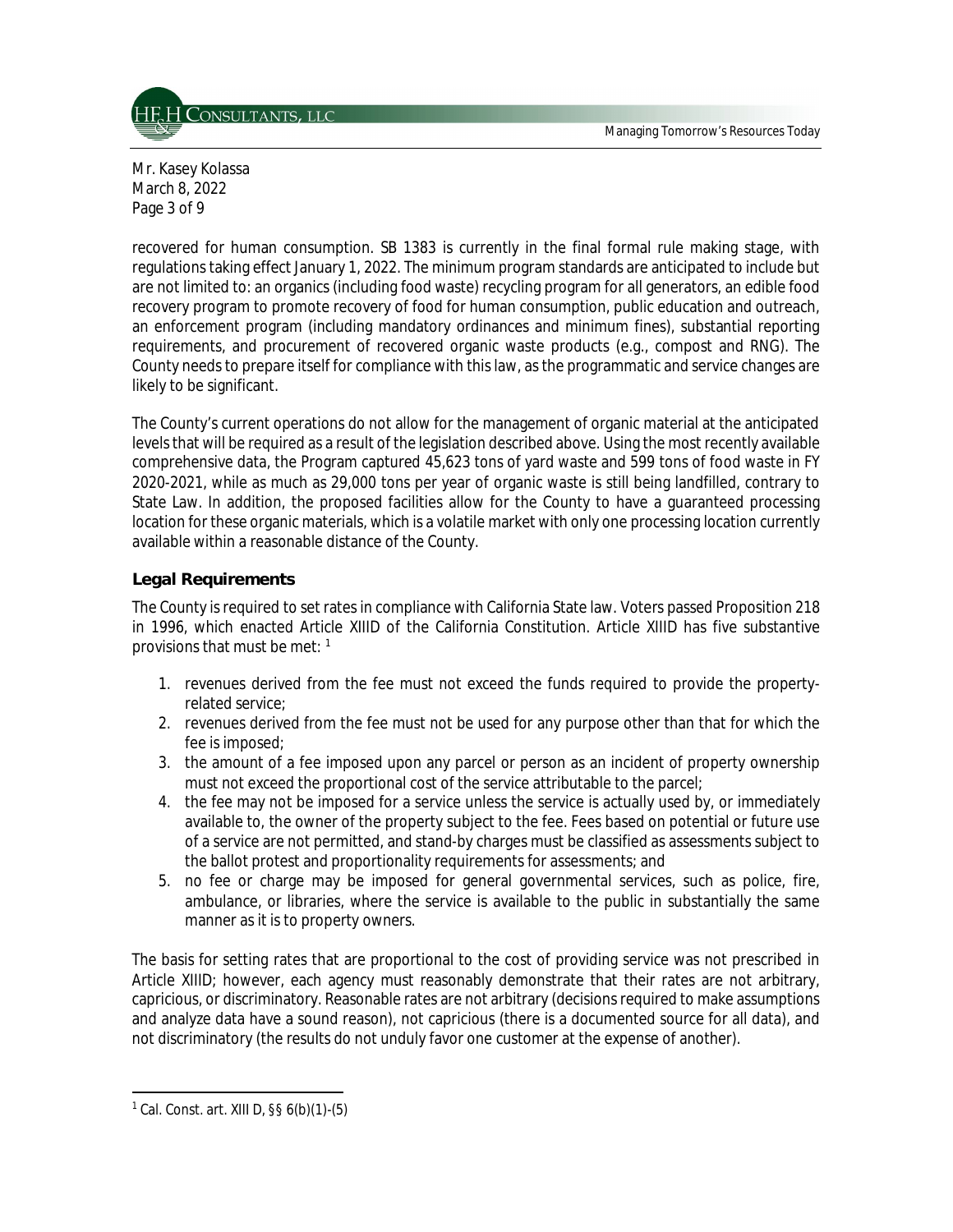Managing Tomorrow's Resources Today



Mr. Kasey Kolassa March 8, 2022 Page 4 of 9

This concept is interpreted to mean that rates must be proportional to the cost of service across the range of subscribed services. Furthermore, the rates for each level of service must correlate with the actual demand that customers place on the waste management system and for which the system must be designed to provide the level of service customers require.

## **Development of the Program Option**

In 2019, the County engaged SCS Engineers (SCS) and HF&H Consultants (HF&H) to conduct a comparative evaluation (Review) of different program options for the County to manage its solid waste, recyclable and organic materials. The Review provided a planning level analysis that facilitated a determination of how best to address the long-term disposal and organics processing needs of the County. This began with an evaluation of the efficiency and cost-effectiveness of the Program's current operations and included a detailed comparison of six different infrastructure and programmatic approaches to handling the County's solid waste, recyclables, and organics material streams. Upon review of the different scenarios presented to County Staff, the construction of an organics facility and new transfer stations was the recommended scenario and forms the basis for this cost of service analysis.

## **Description of Proposed Program Operations**

## **Overview**

The proposed program was designed to satisfy all the following criteria:

- Participation: Support significantly increased participation in the organics recycling program,  $\bullet$ based on a steady historic pattern of growth in use.
- Convenience: Maximize convenience to customers by continuing to provide residents with assessable locations to drop-off materials.
- Long-Term Efficiency: Maximize Program efficiency by creating the opportunity for the County to manage solid waste, recycling, and organics materials flows and/or processing at County owned facilities.
- $\bullet$ Capacity: Ensure that residents and businesses within the County are provided capacity to properly handle the material generated within the County to be disposed of or recycled.

Program staff believes the proposed program meets these criteria. This approach includes the following:

- Constructing a County owned and operated transfer station to accommodate self-haul and franchised materials.
- Constructing a County owned and operated compost facility to accommodate self-haul and franchised materials.
- Maintaining GreenWaste Recovery's (GWR) current collection and transportation operations. GWR delivers franchised material to the County facilities, with the exception of recyclables and commercial organics, which are currently processed at other facilities. Changing the delivery location for GWR would have a material impact on the rates charged to residents and businesses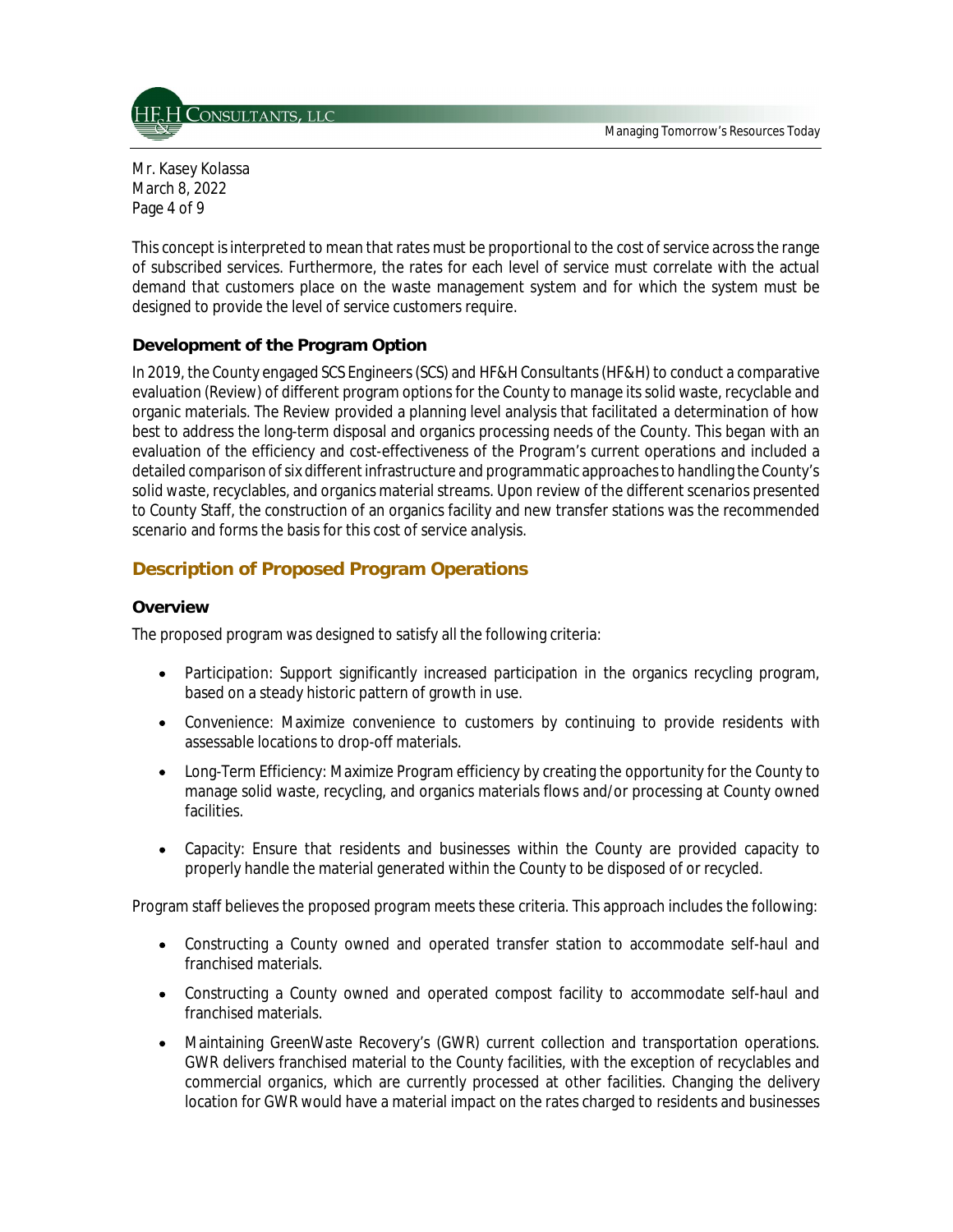

Mr. Kasey Kolassa March 8, 2022 Page 5 of 9

> in the County. Our analysis determined that there was a net community and ratepayer benefit to developing these facilities compared with directing GWR to deliver all material to the Marina Landfill and Compost Facility.

- Continuing to accept self-haul solid waste and construction and demolition debris (C&D) at County  $\bullet$ facilities which will then be transferred to MRWMD. Historically, tip fees to process materials at the Monterey Regional Waste Management District (MRWMD) have been higher than the County's and therefore the model projects savings to the County. Additionally, should the relationship between County and MRWMD rates change in the future, we anticipate that the County would increase their gate rates in order to cover the costs of tip fees at MRWMD.
- Transferring self-haul solid waste and C&D and franchised solid waste from the proposed transfer  $\bullet$ station to MRWMD. The model includes the additional trucking expenses and disposal expenses. Disposal expenses are calculated from the difference in tip fees currently paid to dispose and process franchised solid waste within the County and tip fees that would be paid for franchised material taken to MRWMD.
- $\bullet$ Beginning to transfer roughly 60 tons of solid waste to MRWMD effective July 1, 2022 in order to delay the closing of the Buena Vista Landfill.
- Collecting Reserves in the years prior to the planned construction and operation of the facilities  $\bullet$ in order to pay down the costs of these facilities and lower the amount of debt service which will need to be paid while slowly increasing the amount which will be collected through the parcels. This approach will also lower the overall costs which will need to be charged to the parcels over time.

#### **Key Assumptions/Inputs**

The analysis relied in part on the following key assumption, provided largely by the County and any supplemented with data from other sources as noted:

- The estimated costs to build the transfer stations are \$35.8 million and were amortized over 30 years.
- The estimated costs to build the compost facility are \$16.7 million and were amortized over 30 years.
- The County intends to raise capital reserve amounts in years 1-4 to pay down construction costs on the transfer stations and compost facilities in an effort to lower overall costs and debt service payments.
- $\bullet$ During years 1-4 the County intends on hauling 60 tons of material per day to MRWMD to delay closure and reserve space at the Buena Vista Landfill.
- The transfer stations and compost facility are expected to be in operation July 1, 2026.  $\bullet$
- Interest rates are projected to be 3%.
- County facilities operate 6 workdays (Monday through Saturday) per week.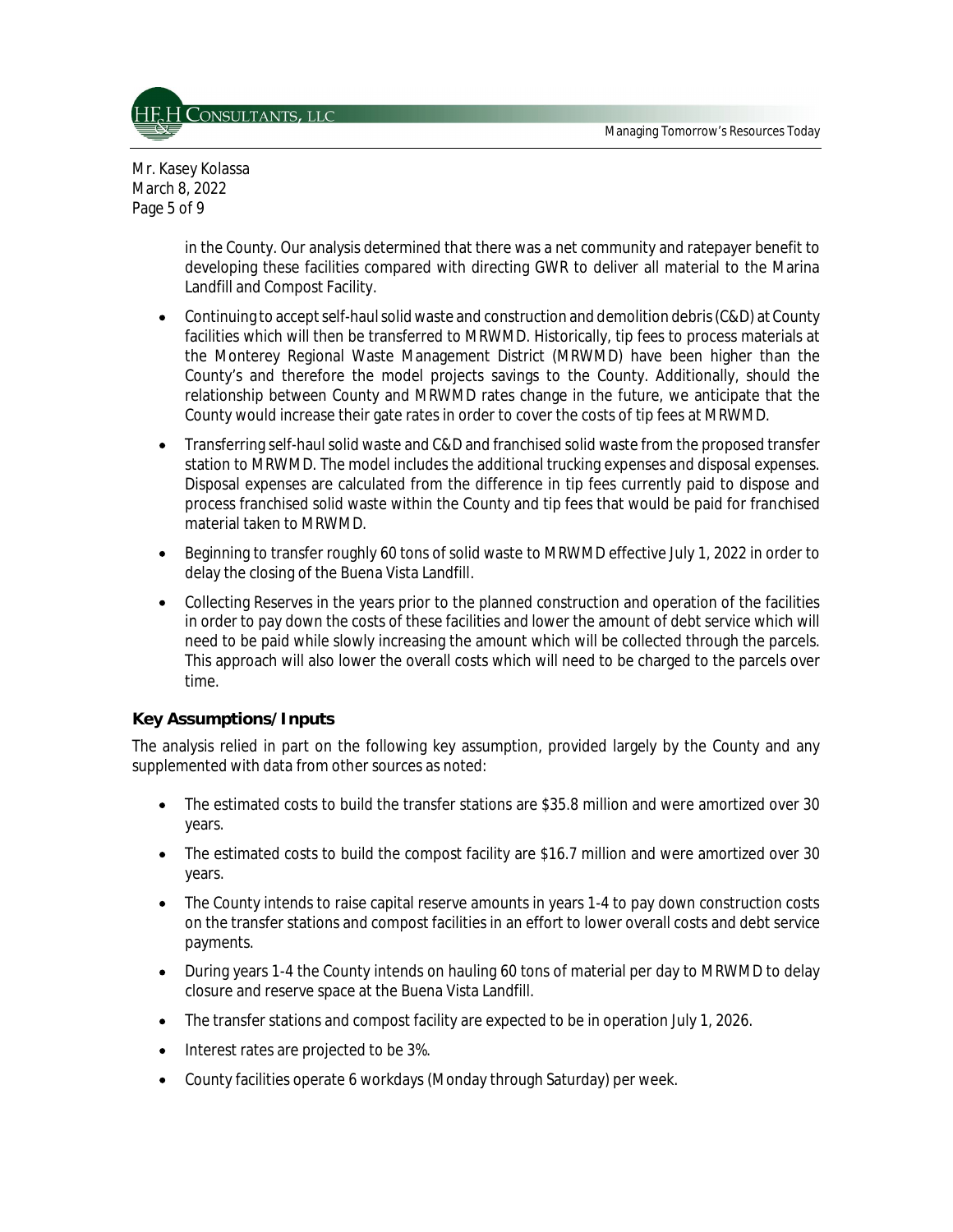

Mr. Kasey Kolassa March 8, 2022 Page 6 of 9

- $\bullet$ All County facility per ton disposal and processing rates are effective July 1, 2021 and are projected to inflate at a conservative 2% per year.
- The County charges County residents who self-haul materials \$81.00 per ton to process and dispose solid waste and C&D.
- The County charges County residents who self-haul materials \$54.00 per ton to process food waste and yard waste.
- The County charges \$47.84 per ton to process and dispose franchised solid waste and C&D.  $\bullet$
- The County charges \$45.76 per ton to process franchised yard waste.
- All MRWMD per ton disposal and processing rates are effective July 1, 2021 and are projected to inflate at 5% per year
- MRWMD charges \$65.00 per ton to process and dispose solid waste and C&D.
- MRWMD charges \$56.00 per ton to process food waste.
- MRWMD charges \$42.00 per ton to process yard waste.
- The County's contractual solid waste rate at MRWMD is \$50.00 per ton, and \$55.00 per ton effective July 1, 2023. In any subsequent years under the contract, the County receives a discounted rate that is 5% less than MRWMD's public tip fees. In FY 2025-2026 and subsequent years, following the contract's expiration, the County is not expected to receive a discounted solid waste rate at MRWMD.
- The purchase price of a transfer truck and trailer is \$300,000.
- The purchase price of an excavator is \$400,000.
- The cost to purchase trucks are amortized over 10 years.
- In 2020-2021, transfer trucks hourly operational costs are \$30.00 an hour.
- In fiscal year 2020-2021, transfer truck driver's hourly rate is \$72.12 per hour.
- Transfer truck hourly operational rates are escalated annually by County provided projected  $\bullet$ inflation rates as seen in the County's economic forecast.
- $\bullet$ The tonnages used in the model were gathered from County and franchised hauler provide data for FY 2019-2020, which was the most recently completed and available data when the model was initially developed. Tonnages were projected using County provided population growth projections.
- There are 45,017 parcels in the County, not including parcels in the City of Scotts Valley or vacant or public parcels.
- The Model does not include the potential savings due to operational efficiencies or discontinuing current operations at County facilities.
- The Model does not factor in any collection, transfer, or processing changes for recyclables.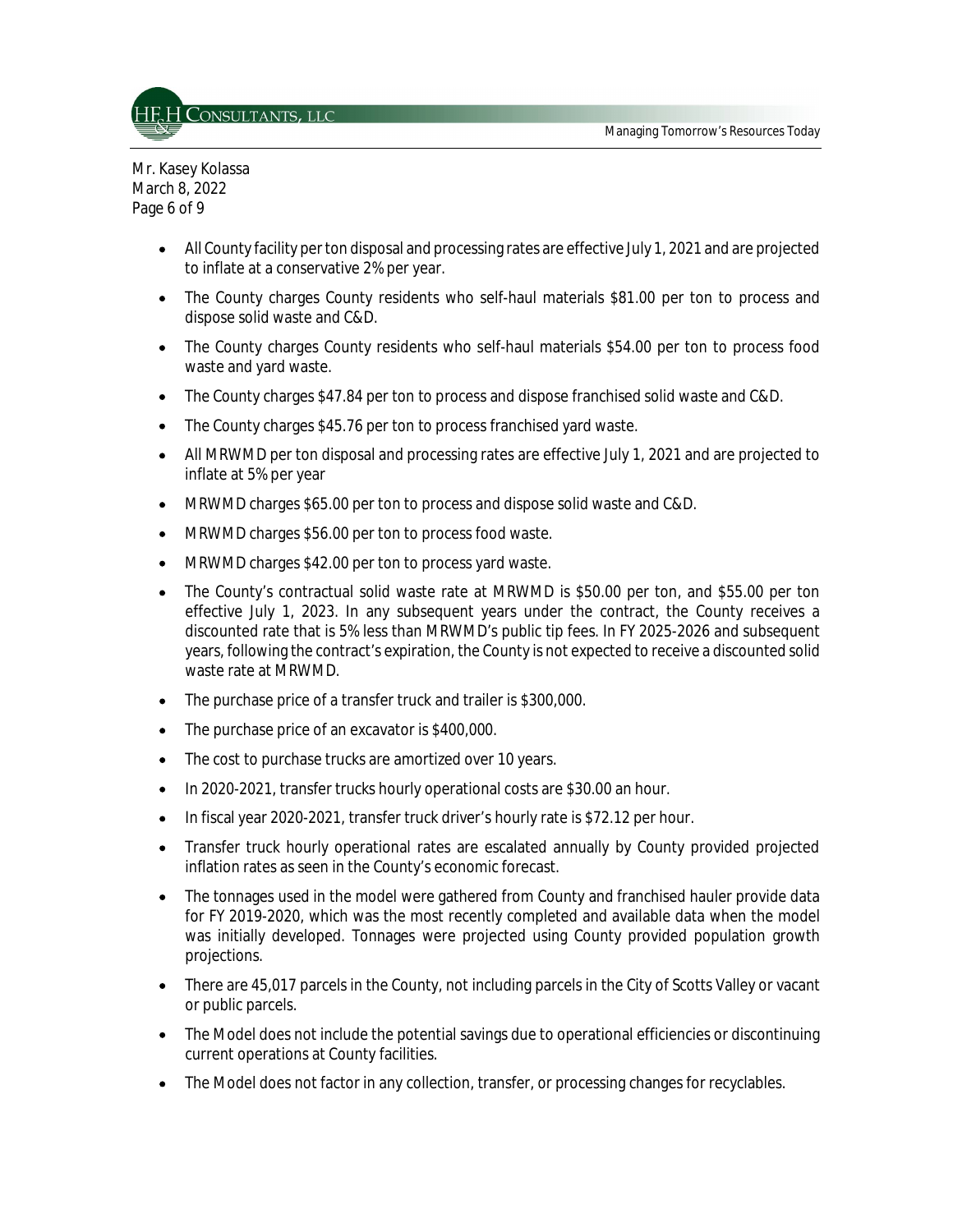

Mr. Kasey Kolassa March 8, 2022 Page 7 of 9

# **Description of Operations to be Funded by Solid Waste Charge**

### **Proposed System Expansion**

Continued provision of publicly-available solid waste infrastructure is a critical public service provided by the County that has manifold benefits including public health and safety and mitigation of illegal dumping that leads to land and water pollution. Should the County allow the current facilities to close, residents and businesses would either need to haul the material long distances themselves, or pay large sums of money for a third party to transport these materials to another location for them. For users of the County's franchised collection operation, there would be substantial increases in the rates in order to compensate them for the increased time and equipment that would be required to haul materials to more distant locations.

County staff has determined that proposed system expansion of infrastructure is needed to provide essential services to County residents and appropriate based on costs and other factors such as convenience, participation, and long-term efficiency, as described in this report. The estimated cost for infrastructure expansion provided by SCS combined with the assumptions described above seems a reasonable basis for budgeting and for setting this new charge. The Program's costs may be somewhat higher or lower for two reasons. First, the tonnage estimates that drive the tip fee costs and revenues in this model may fluctuate and participation levels within the diversion programs are hard to predict. However, we anticipate that the County will monitor these tonnages, participation levels, and costs, and set their tip fees at a reasonable price and not at a rate that would create a shortfall, and that this would be monitored closely. Second, it is reasonable to expect that there will be some efficiencies associated with the expansion of infrastructure and that staff and other expenses may not be one for one and that costs and staff may be shared across the entire system.

#### **Methodology**

Our review of projected program expenses included gaining a full understanding of current expenses. The Model includes expenses from the County's budget and tonnages delivered to the County's facilities, Buena Vista and Ben Lomond. The Model also included estimates from work conducted by Cambridge Construction, Inc. and SCS Engineers, Inc. for the construction and operation cost estimates of the County's proposed transfer station and organics facility. We believe the current and projected expenses to be reasonable and justified. The projected expenses were based annually on the number of tons being brought into the system, the costs of accepting, transferring and ultimately processing these tons, in addition to the additional capital and infrastructure costs needed to perform these services. The County then provided parcel counts which were used to determine the incremental cost of the proposed system on a per parcel basis.

The new charge will be effective on July 1, 2022 (included on fiscal year 2022-23 Property Tax Bill. This provides adequate time to establish the charge mechanism. [The County is receiving independent advice on legal and administrative issues related to initiating the charge, and we have not reviewed the feasibility of the timing for instituting the charge.]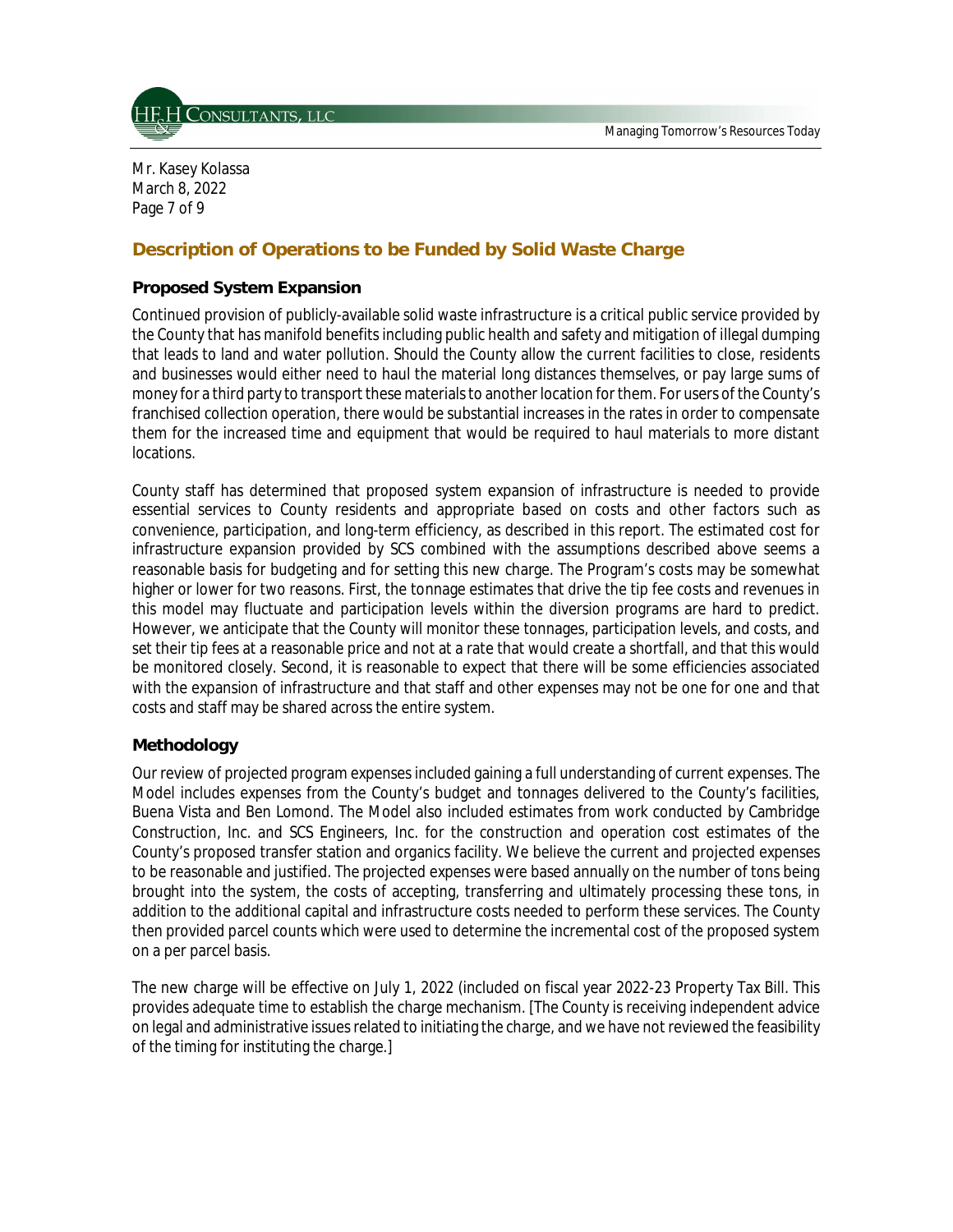

Mr. Kasey Kolassa March 8, 2022 Page 8 of 9

## **Proposed Funding**

The proposed program will require a new, sustainable source of revenue. This cost of service study calculates and projects the necessary charge on each parcel in the unincorporated County. Because the proposed infrastructure is accessible to each parcel and receives the special benefit of lower tip fees at the gate through self-hauling of material and/or through lower rates the County's franchised haulers receive, as opposed to non-County residents, the intent is to set the charge at the same level for all parcels and to continue disposal tip fee funding at the current charge level.

HF&H determined the necessary amount of the charge in each fiscal year by modeling the amount of revenue that must be generated from each parcel to cover the additional anticipated operational and capital costs of building and operating the proposed new facilities. Key parameters for the charge are that:

- 1. It will take effect on July 1, 2022.
- 2. It will be levied at the same amount per unit for all parcels within the County. The charge is based on the current number of parcels, and the number of parcels is assumed to remain the same over the planning period.

Table 1 presents the annual amount of required new revenue for the first five years of the thirty-year planning period for July 1, 2022, through June 30, 2027, the number parcels the will be applied to, the resulting new charge for the proposed program based on the assumptions stated in this report. A more detailed breakdown of these costs is provided in table below. Note that the proposed system does not require any operational changes to the Franchised haulers current operations, resulting in no required change to franchised collection rates, unlike other proposed systems, which in many cases was a significant factor in the total cost of operations.

|                                    | Year 1      | Year 2      | Year 3      | Year 4      | Year 5      |
|------------------------------------|-------------|-------------|-------------|-------------|-------------|
|                                    | 2022-2023   | 2023-2024   | 2024-2025   | 2025-2026   | 2026-2027   |
| Added Self-Haul Tip Fees to MRWMD  | \$0         | \$0         | \$0         | \$0         | (S577, 647) |
| Buena Vista Closure Costs          | 775,926     | 775,926     | 775,926     | 775.926     | 775,926     |
| <b>Transfer Station Capital</b>    |             |             |             |             | 1,236,251   |
| <b>Transfer Station Operations</b> | 1,559,701   | 1.627.483   | 1.698.869   | 1,773,728   | 3,343,859   |
| <b>Compost Facility Capital</b>    |             |             |             |             | 722,684     |
| <b>Compost Facility Operations</b> |             |             | 0           | 0           | 1,749,953   |
| Trucking to MRWMD                  |             |             |             | 0           | 643.122     |
| Capital Reserve                    | 2,616,243   | 3,223,716   | 3.827.586   | 4.427.981   |             |
| <b>INet Costs</b>                  | \$4,951,870 | \$5,627,125 | \$6,302,380 | \$6,977,635 | \$7.894.147 |

#### **Table 2 Proposed Infrastructure Expansion Costs**

The analysis of the required and appropriate charge is based on engineer's estimates of the cost of constructing and operating the new infrastructure and budget forecasts. While these amounts are considered to be well informed and reasonable, the underlying assumptions about the cost estimates and projections should be reviewed annually to determine whether the estimates were correct. In the event that actual costs are significantly lower than projections, or key assumptions are realized to a material difference, the amount of the charge should be recalculated in future years and a lesser adjustment than was estimated here should be applied. In the event that actual costs significantly exceed the estimates, a